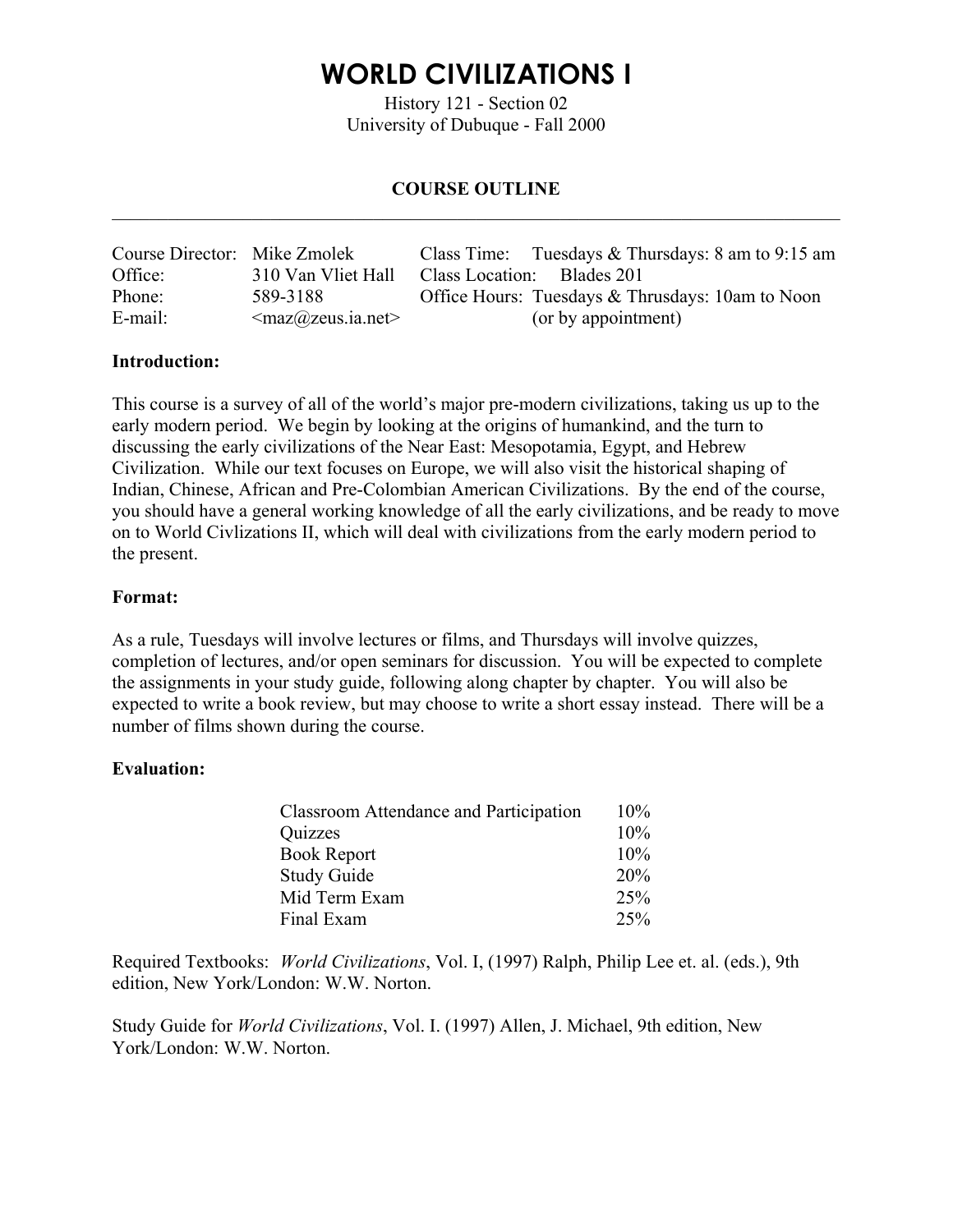History 121 - Section 02 University of Dubuque - Fall 2000

### **ASSIGNMENTS & GRADING**   $\mathcal{L}_\mathcal{L} = \{ \mathcal{L}_\mathcal{L} = \{ \mathcal{L}_\mathcal{L} = \{ \mathcal{L}_\mathcal{L} = \{ \mathcal{L}_\mathcal{L} = \{ \mathcal{L}_\mathcal{L} = \{ \mathcal{L}_\mathcal{L} = \{ \mathcal{L}_\mathcal{L} = \{ \mathcal{L}_\mathcal{L} = \{ \mathcal{L}_\mathcal{L} = \{ \mathcal{L}_\mathcal{L} = \{ \mathcal{L}_\mathcal{L} = \{ \mathcal{L}_\mathcal{L} = \{ \mathcal{L}_\mathcal{L} = \{ \mathcal{L}_\mathcal{$

**Grading Policy**: Grades in this class are based upon a point system. You will be given both letter grades and point scores for each assignment. Your final grade will be derived from your performance in all the areas of the class, and based on your composite scores. The grading scale is 90-100 for an A, 80-19 for a B, 70-79 for a C, 60-69 for a D, and 59 or below for an F. Short quizzes will be given on most Thursdays. A review will be held before each exam.

**Attendance and Participation (10%)** - Attendance will be taken daily, and will count towards half of your Attendance and Participation score. The other half will be a letter mark given to you based upon your performance in class. Performance means coming to class having read the assignments and being an active participant in the discussion, including asking questions.

**Quizzes (10%)** - Any given Thursday, you should be prepared to answer questions about the readings for that week on a short quiz. Quizzes will not be given every Thursday; expect from 4 to 8 quizzes throughout the course.

**Book Report (10%)** - You must write a 4-5 page book report on a book that is relevant to the course. You must get my approval of the title that you choose. If you are having a hard time locating a title, please see me for suggestions, I may pass out a list of possible titles. An 'A' report will be at least 5 pages in length, and will be typed, double-spaced on plain white 8 1/2" x 11" paper. Times 12 point font is preferable. If you would prefer to write an essay, see your instructor.

### *Due: November 28.*

**Study Guide (20%)** - You will be expected to complete all of those sections in the Study Guide which your instructor assigns to you. *Due Dates to Hand in Study Guide: October 17 and December 5* 

**Exams Mid-Term (25%) & Final (25%)** - The Mid Term Exam will cover Parts I & II of the course, the Final will cover Parts III & IV. The Final will NOT be comprehensive.

*Exam Dates: Mid Term: October 19; Final: December 12 at 6:00 pm.* 

*NOTE: Please be familiar with the University of Dubuque's policy on Academic Dishonesty. Read the "Values Violations" section of your Student Handbook. You are responsible for observing this policy.*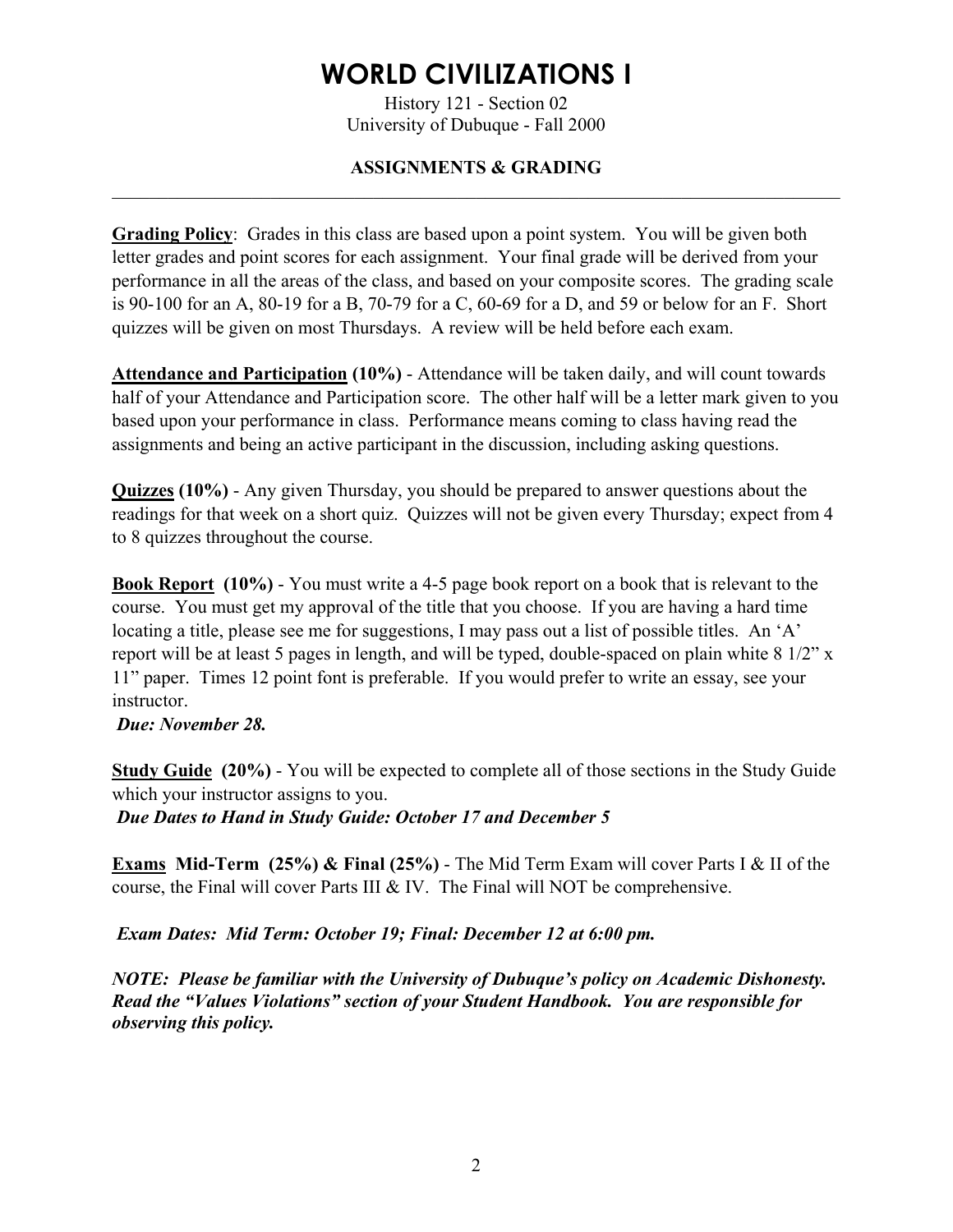History 121 - Section 02 University of Dubuque - Fall 2000

**TENTATIVE SYLLABUS & LECTURE SCHEDULE** (Subject to Revision)  $\_$  , and the contribution of the contribution of the contribution of the contribution of  $\mathcal{L}_\mathcal{A}$ 

## **Introduction**

| August $29$ (Tu): | <b>Introduction to the Course</b>       |
|-------------------|-----------------------------------------|
|                   | <b>Film Theme: Origins of Humankind</b> |

## **Part I: The Dawn of History**

|                                                | September 5 (Tu): First Session: The Earliest Beginnings                                                                       |  |
|------------------------------------------------|--------------------------------------------------------------------------------------------------------------------------------|--|
|                                                | <b>Assignment:</b> World Civilizations: Chapter 1, pages 3-26<br>Study Guide: Chapter 1, pages 1-6                             |  |
|                                                | <b>Second Session: Mesopotamian Civilization</b>                                                                               |  |
|                                                | <b>Assignment:</b> World Civilizations: Chapter 2, pages 27-50<br>Study Guide: Chapter 2, pages 7-10                           |  |
| September $12$ (Tu):                           | <b>First Session: Film Theme: Egypt</b>                                                                                        |  |
| Film:                                          | "Pyramid"                                                                                                                      |  |
|                                                | <b>Second Session: Egyptian Civilization</b>                                                                                   |  |
|                                                | <b>Assignment:</b> World Civilizations: Chapter 3, pages 51-74<br>Study Guide: Chapter 3, pages 11-14                          |  |
|                                                | September 19 (Tu): First Session: Ancient Indian and Chinese Civilizations                                                     |  |
|                                                | <b>Assignment:</b> World Civilizations: Chapters $5 & 6$ , pages 99-154<br>Study Guide: Chapters $5 & 6$ , pages 19-27         |  |
|                                                | <b>Second Session: The Hebrew and Early Greek Civilizations</b>                                                                |  |
|                                                | <b>Assignment:</b> World Civilizations: Chapter 4, pages 75-98<br>Study Guide: Chapter 4, 15-18, Review of Part I, pages 29-30 |  |
| <b>Part II: The World in the Classical Era</b> |                                                                                                                                |  |
| September 26 (Tu):                             | <b>First Session: Greek Civilization</b>                                                                                       |  |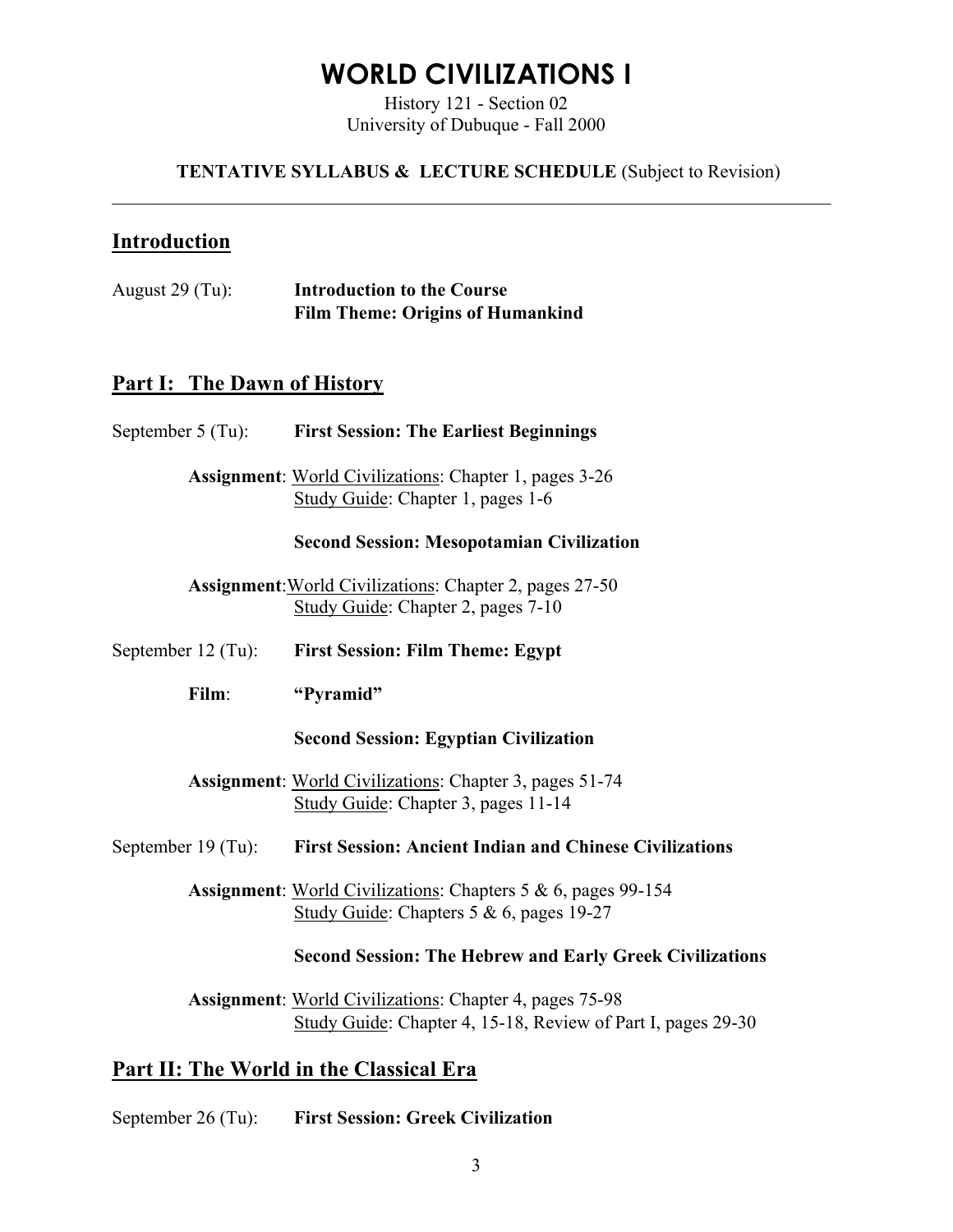History 121 - Section 02 University of Dubuque - Fall 2000

### **Film: "The War that Never Ends"**

 **Assignment**: World Civilizations: Chapter 7, pages 155-192 Study Guide: Chapter 7, pages 31-36

#### **Second Session: The Hellenistic Civilization**

 **Assignment**: World Civilizations: Chapter 8, pages 193-218 Study Guide: Chapter 8, pages 37-42

October 3 (Tu): **First Session: Film Theme: Roman Society** 

 **Film: "I, Claudius" (selections from this 13 part series)**

 **Assignment**: World Civilizations: Chapter 9, pages 219-230 Study Guide: Chapter 9, pages 43-48

#### **Second Session: Roman Civilization**

 **Assignment**: World Civilizations: Chapter 9, pages 231-256

October 10 (Tu): **First Session: Christianity and the Transformation of the Roman World**

> **Assignment**: World Civilizations: Chapter 10, pages 257-290 Study Guide: Chapter 10, pages 49-54

#### **Second Session: Asia and Africa in Transition**

 **Assignment**: World Civilizations: Chapter 11, pages 291-351 Study Guide: Chapter 11, pages 55-62

October 17 (Tu): **Review of Parts I - II (we will end class at 7:20)**

**Assignment**: Study Guide: Review of Part 2, pages 63-64 \***Due:** *Hand in Study Guides*

October 24 (Tu): **Mid-Term Exam (First Session)** 

 **Second Session: (Begin Part III of Course) Rome's Three Heirs: The Byzantine, Islamic, and Early-Medieval Western Worlds**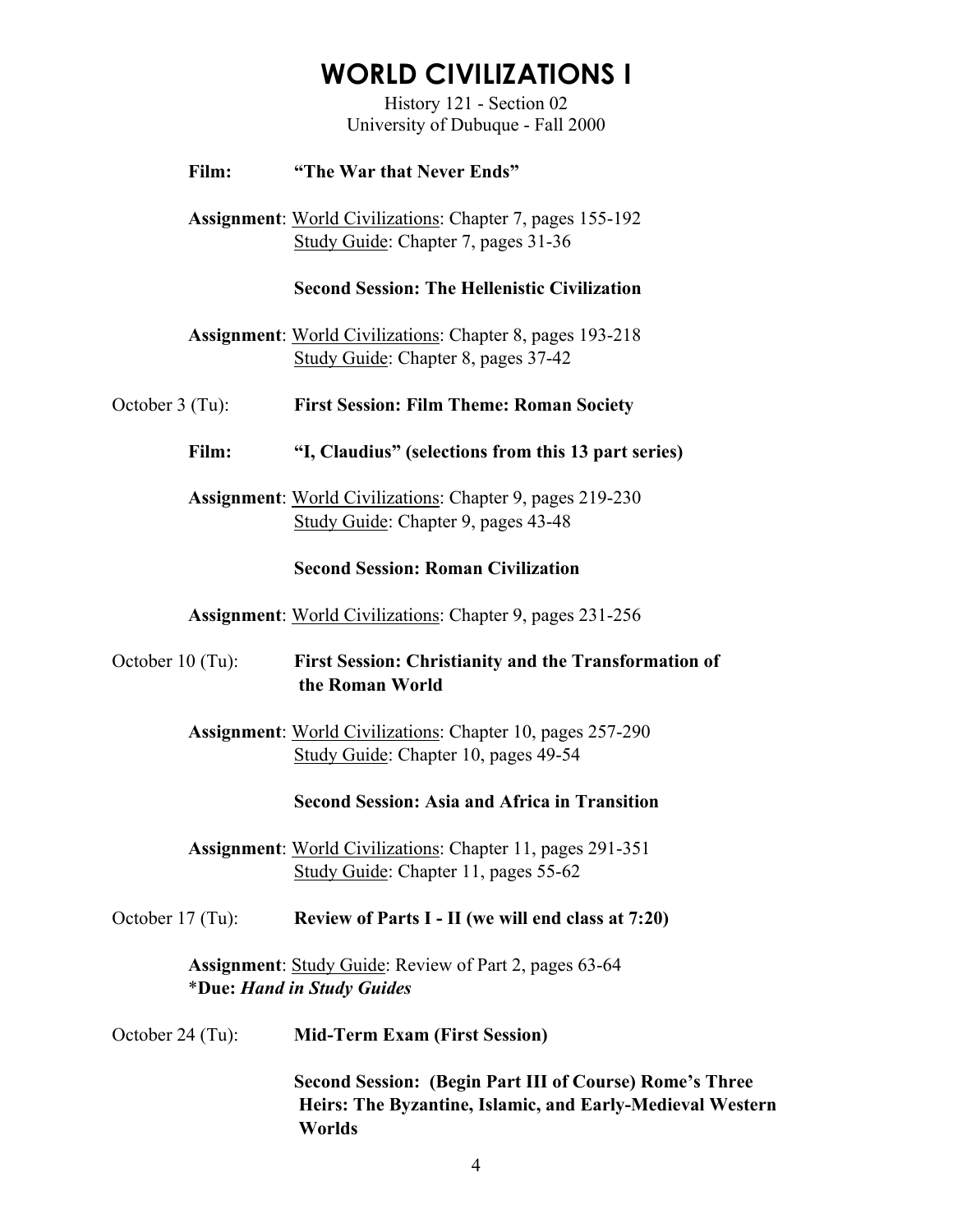History 121 - Section 02 University of Dubuque - Fall 2000

**Assignment**: World Civilizations: Chapter 12, pages 352-406 Study Guide: Chapter 12, pages 65-72

## **Part III: The World in the Middle Ages**

# October 31 (Tu): **First Session: The High Middle Ages (1050-1300): Economic, Social, and Political Institutions Assignment**: World Civilizations: Chapter 13, pages 407-446 Study Guide: Chapter 13, pages 73-78 **Second Session: (1050-1300): Religious and Intellectual Developments Assignment**: World Civilizations: Chapter 14, pages 447-492 Study Guide: Chapter 14, pages 79-84 November 7 (Tu): **First Session: The Later Middle Ages (1300-1500) Assignment**: World Civilizations: Chapter 15, pages 493-542 Study Guide: Chapter 15, pages 85-90 **Second Session: Centuries of Turmoil and Grandeur in Asia Assignment**: World Civilizations: Chapter 16, pages 543-584 Study Guide: Chapter 16, pages 91-96 November 14 (Tu): **The Americas and Africa Before the Age of European Overseas Expansion (End of Part III, we will end class at 7:20) Assignment**: World Civilizations: Chapter 17, pages 585-615 Study Guide: Chapter 17 & Review of Pt. 3, pages 97-104

## **Part IV: The Early-Modern World**

- November 21 (Tu): **First Session: The Civilization of the Renaissance**
	- **Assignment**: World Civilizations: Chapter 18, pages 617-666 Study Guide: Chapter 18, pages 105-110